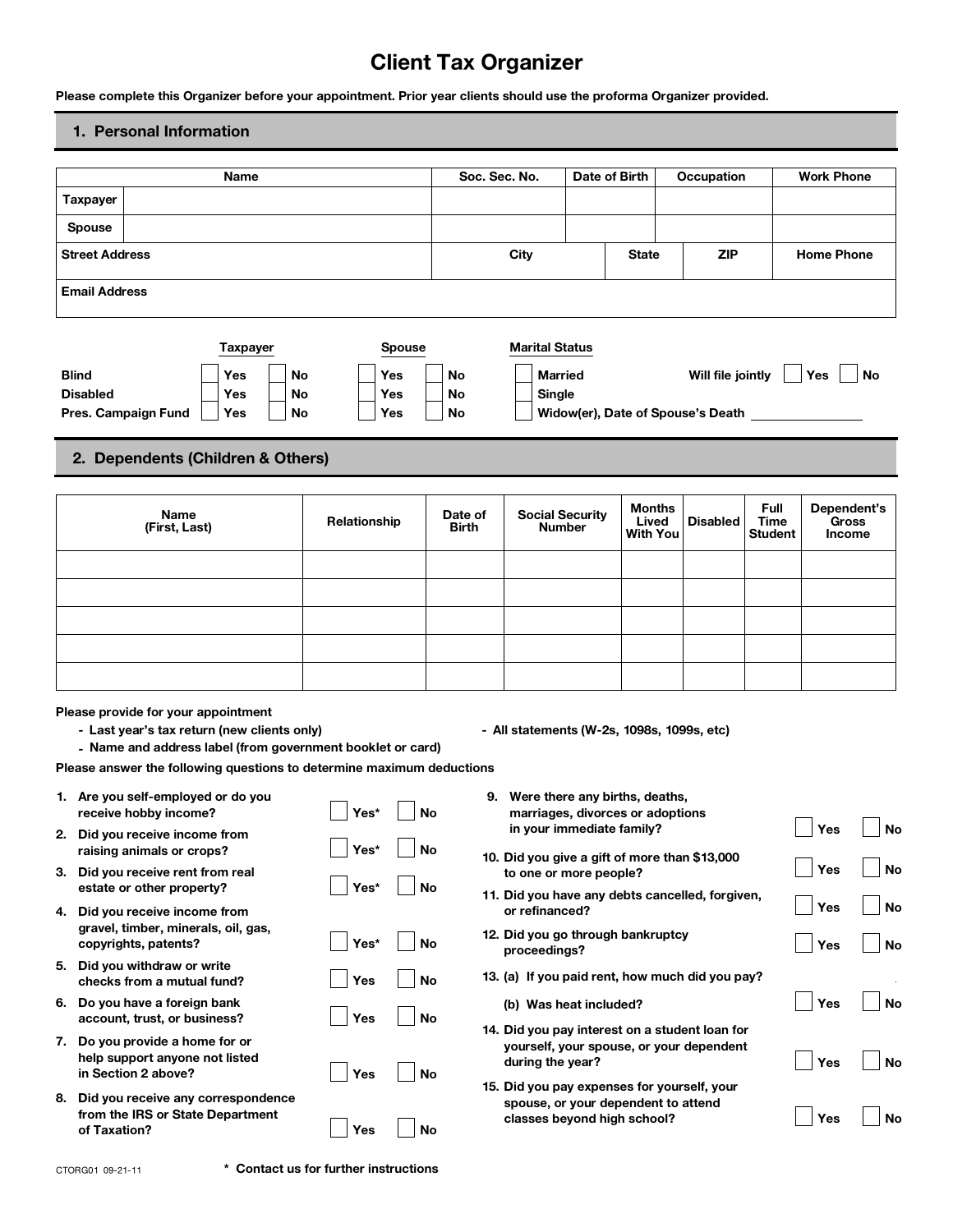- **16. Did you have any children under the age of 19 or 19 to 23 year old students with Did you have any children under the age of**<br>19 or 19 to 23 year old students with residence income of more than \$950?<br>The same of more than \$950?<br>Pes No generate income of more than \$950? **16. Did you have any children under the age of<br>19 or 19 to 23 year old students with<br>unearned income of more than \$950?<br>17. Did you purchase a new alternative**
- 



### **Attach 1099-INT, Form 1097-BTC & broker statements**

| Payer             | Amount |
|-------------------|--------|
|                   |        |
|                   |        |
|                   |        |
|                   |        |
| <b>Tax Exempt</b> |        |
|                   |        |
|                   |        |
|                   |        |

### **5. Dividend Income**

#### **From Mutual Funds & Stocks - Attach 1099-DIV**

| Payer | Ordinary | Capital<br>Gains | Non-<br>Taxable |               |
|-------|----------|------------------|-----------------|---------------|
|       |          |                  |                 | 9.            |
|       |          |                  |                 | Attad<br>Paye |
|       |          |                  |                 |               |
|       |          |                  |                 |               |
|       |          |                  |                 |               |

### **6. Partnership, Trust, Estate Income**

**List payers of partnership, limited partnership, S-corporation, trust, or estate income - Attach K-1**

**18. Did you install any energy property to your residence such as solar water heaters, generators or fuel cells or energy efficient improvements such as exterior doors or windows, insulation, heat pumps, furnaces, central air conditioners or water heaters ? id you have any children under the age of**<br> **technology vehicle** or 19 to 23 year old students with<br> **the convertice of the superators** or the convertion of more than \$950?<br> **Pes** No **Prese** No *Perators* or *Mo Perato* **18. Did you install any energy property to your**<br>residence such as solar water heaters,<br>generators or fuel cells or energy efficient<br>improvements such as exterior doors or<br>windows, insulation, heat pumps, furnaces,<br>centra **Financial assets? Financial assets**? No<br> **Figure 19** or 19 to 23 year old students with<br>
unearned income of more than \$950?<br> **Figure 19** or 19 to 23 year old students with<br>
unearned income of more than \$950?<br> **Figure 1** The technology vehicle or electric vehicle?<br>
The solution, heat pumps, furnaces,<br>
technology vehicle or electric vehicle?<br>
Taxpayer Spouse<br>
Taxpayer Spouse<br>
Taxpayer Spouse<br>
Taxpayer Spouse<br>
Taxpayer Spouse<br>
Taxpayer Spous

#### **Attach W-2s: 7. Property Sold**

| ). Did you own \$50,000 or more in foreign<br>financial assets? | Yes           | <b>No</b>   |  |
|-----------------------------------------------------------------|---------------|-------------|--|
| 7. Property Sold                                                |               |             |  |
| Attach 1099-S and closing statements                            |               |             |  |
| Property                                                        | Date Acquired | Cost & Imp. |  |
| Personal Residence*                                             |               |             |  |
| <b>Vacation Home</b>                                            |               |             |  |
| Land                                                            |               |             |  |
| Other                                                           |               |             |  |
| * Provide information on improvements, prior sales of home,     |               |             |  |

**and cost of a new residence. Also see Section 17 (Job-Related Moving).**

# **4. Interest Income 8. I.R.A. (Individual Retirement Acct.)**

## **Contributions for tax year income**<br>**Amount Date Poth Amount Taxpayer Spouse**

**Tax Exempt Amounts withdrawn. Attach 1099-R & 5498**

| Plan<br><b>Trustee</b> | <b>Reason for</b><br>Withdrawal | <b>Reinvested?</b>                         |
|------------------------|---------------------------------|--------------------------------------------|
|                        |                                 | Yes<br>No<br>Yes<br><b>No</b><br>Yes<br>No |
|                        |                                 | Yes<br><b>No</b>                           |

### **9. Pension, Annuity Income**

| Attach 1099-R<br>Payer* | <b>Reason for</b><br>Withdrawal | <b>Reinvested?</b> |           |
|-------------------------|---------------------------------|--------------------|-----------|
|                         |                                 | Yes                |           |
|                         |                                 | Yes                |           |
|                         |                                 | Yes                | <b>No</b> |
|                         |                                 | Yes                | <b>No</b> |

**company with information on cost of or contributions to plan.**

| Did you receive:                | Taxpaver |           |     | <b>Spouse</b> |  |  |
|---------------------------------|----------|-----------|-----|---------------|--|--|
| <b>Social Security Benefits</b> | Yes      | <b>No</b> | Yes | <b>No</b>     |  |  |
| <b>Railroad Retirement</b>      | Yes      | No        | Yes | <b>No</b>     |  |  |

**Attach SSA 1099, RRB 1099**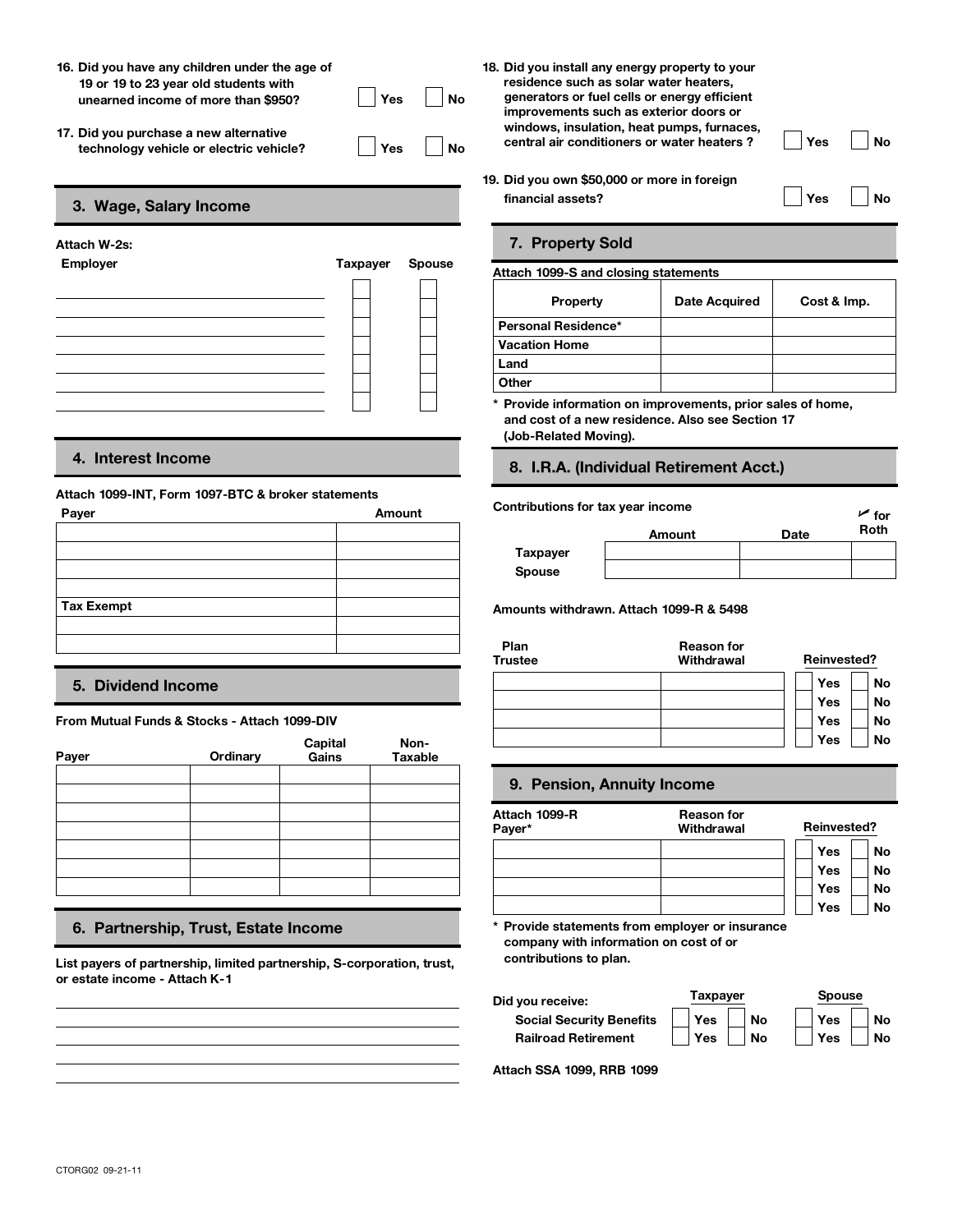### **10. Investments Sold**

#### **Stocks, Bonds, Mutual Funds, Gold, Silver, Partnership interest - Attach 1099-B & confirmation slips**

| Investment | <b>Date Acquired/Sold</b> | Cost | <b>Sale Price</b> |
|------------|---------------------------|------|-------------------|
|            |                           |      |                   |
|            |                           |      |                   |
|            |                           |      |                   |
|            |                           |      |                   |
|            |                           |      |                   |

### **11. Other Income 14. Interest Expense**

**Medical Insurance Premiums**

 **(paid by you) Prescription Drugs**

#### **List All Other Income (including non-taxable)**

| <b>Alimony Received</b>                     | home (include amortization                                                |
|---------------------------------------------|---------------------------------------------------------------------------|
| <b>Child Support</b>                        | Paid to:                                                                  |
| <b>Scholarship (Grants)</b>                 | Name                                                                      |
| <b>Unemployment Compensation (repaid)</b>   | <b>Address</b><br>the control of the control of the control of            |
| Prizes, Bonuses, Awards                     | <b>Social Security No</b><br>the control of the control of the control of |
| <b>Gambling, Lottery (expenses</b>          | <b>Investment Interest</b>                                                |
| <b>Unreported Tips</b>                      | Premiums paid or accrued f                                                |
| Director / Executor's Fee                   | mortgage insurance                                                        |
| <b>Commissions</b>                          |                                                                           |
| <b>Jury Duty</b>                            |                                                                           |
| <b>Worker's Compensation</b>                | 15. Casualty/Theft L                                                      |
| <b>Disability Income</b>                    |                                                                           |
| <b>Veteran's Pension</b>                    | For property damaged by st                                                |
| <b>Payments from Prior Installment Sale</b> | <b>Location of Property</b>                                               |
| <b>State Income Tax Refund</b>              |                                                                           |
| Other                                       | <b>Description of Property</b>                                            |
| <b>Other</b>                                |                                                                           |
|                                             |                                                                           |

| Mortgage interest paid (attach 1098)                         |  |
|--------------------------------------------------------------|--|
| Interest paid to individual for your                         |  |
| home (include amortization schedule)                         |  |
| Paid to:                                                     |  |
| Name                                                         |  |
| <b>Address</b>                                               |  |
| Social Security No.                                          |  |
| <b>Investment Interest</b>                                   |  |
| Premiums paid or accrued for qualified<br>mortgage insurance |  |
|                                                              |  |

### **15. Casualty/Theft Loss**

For property damaged by storm, water, fire, accident, or stolen. **Location of Property**

|                             |                                | Other | <b>Federally Declared</b><br><b>Disaster Losses</b> |
|-----------------------------|--------------------------------|-------|-----------------------------------------------------|
| 12. Medical/Dental Expenses | <b>Amount of Damage</b>        |       |                                                     |
|                             | <b>Insurance Reimbursement</b> |       |                                                     |
| edical Insurance Premiums   | <b>Repair Costs</b>            |       |                                                     |
| aid by you)                 | <b>Federal Grants Received</b> |       |                                                     |

| <b>Insulin</b>                          | <b>16. Charitable Contributions</b> |       |        |
|-----------------------------------------|-------------------------------------|-------|--------|
| Glasses, Contacts                       |                                     |       |        |
| <b>Hearing Aids, Batteries</b>          |                                     |       |        |
| <b>Braces</b>                           |                                     | Other |        |
| <b>Medical Equipment, Supplies</b>      | <b>Church</b>                       |       |        |
| <b>Nursing Care</b>                     | <b>United Way</b>                   |       |        |
| <b>Medical Therapy</b>                  | <b>Scouts</b>                       |       |        |
| Hospital                                | <b>Telethons</b>                    |       |        |
| Doctor/Dental/Orthodontist              | University, Public TV/Radio         |       |        |
| Mileage (no. of miles)                  | Heart, Lung, Cancer, etc.           |       |        |
| Miles after June 30                     | <b>Wildlife Fund</b>                |       |        |
|                                         | <b>Salvation Army, Goodwill</b>     |       |        |
| 13. Taxes Paid                          | Other                               |       |        |
| <b>Real Property Tax (attach bills)</b> | Non-Cash                            |       |        |
| <b>Personal Property Tax</b><br>Other   | Volunteer (no. of miles)            | @.14  | \$0.00 |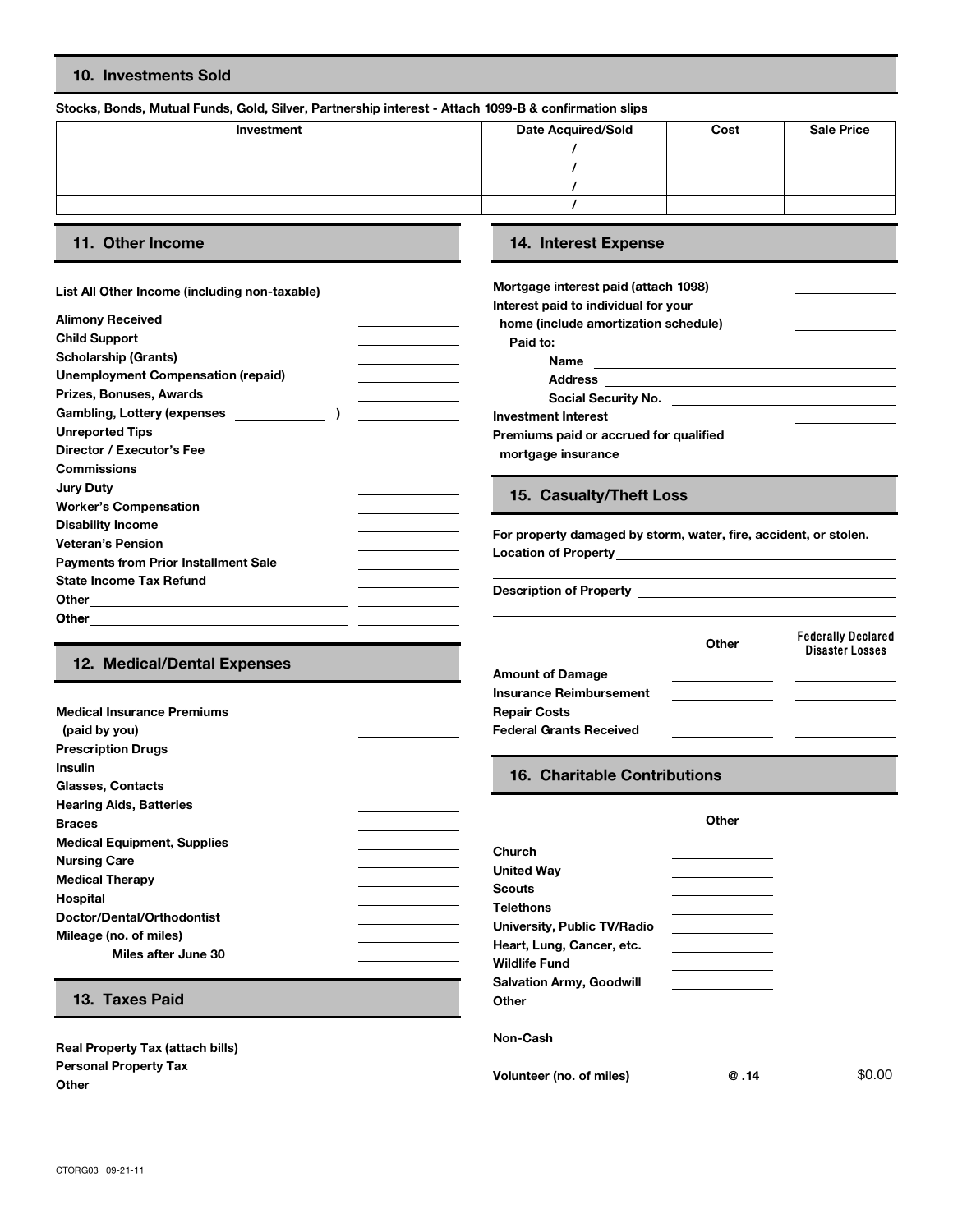### **17. Child & Other Dependent Care Expenses**

| Name of Care Provider | <b>Address</b> | Soc. Sec. No. or<br><b>Employer ID</b> | Amount<br>Paid |
|-----------------------|----------------|----------------------------------------|----------------|
|                       |                |                                        |                |
|                       |                |                                        |                |
|                       |                |                                        |                |

**Also complete this section if you receive dependent care benefits from your employer.**

## **18. Job-Related Moving Expenses 21. Business Mileage**

| Date of move<br><u> 1989 - Jan Jawa</u><br><b>Move Household Goods</b> | Do you have written records?                         | <b>No</b><br>Yes |
|------------------------------------------------------------------------|------------------------------------------------------|------------------|
| <b>Lodging During Move</b>                                             | Did you sell or trade in a car used<br>for business? | Yes<br><b>No</b> |
| Travel to New Home (no. of miles)                                      |                                                      |                  |
| Miles after June 30                                                    | If yes, attach a copy of purchase agreement          |                  |
|                                                                        |                                                      |                  |
| 19. Employment Related Expenses That You Paid                          | Date purchased                                       |                  |
| (Not self-employed)                                                    | Total miles (personal & business)                    |                  |
|                                                                        | Business miles (not to and from work)                |                  |
| Dues - Union, Professional                                             | Miles after June 30                                  |                  |
| <b>Books, Subscriptions, Supplies</b>                                  | From first to second job                             |                  |
| Licenses                                                               | Miles after June 30                                  |                  |
|                                                                        | Education (one way, work to school)                  |                  |
| Tools, Equipment, Safety Equipment                                     | <b>Job Seeking</b>                                   |                  |
| Uniforms (include cleaning)                                            | <b>Other Business</b>                                |                  |
| <b>Sales Expense, Gifts</b>                                            |                                                      |                  |
| Tuition, Books (work related)                                          | <b>Round Trip commuting distance</b>                 |                  |
| Entertainment                                                          | Gas, Oil, Lubrication                                |                  |
| Office in home:                                                        | Batteries, Tires, etc.                               |                  |
| In Square a) Total home ___________________                            | <b>Repairs</b>                                       |                  |
| Feet<br>b) Office ________________________                             | Wash                                                 |                  |
| c) Storage _______________________                                     | Insurance                                            |                  |
| Rent                                                                   | <b>Interest</b>                                      |                  |
| <b>Insurance</b>                                                       | Lease payments                                       |                  |
| <b>Utilities</b>                                                       | <b>Garage Rent</b>                                   |                  |
| <b>Maintenance</b>                                                     |                                                      |                  |

#### **20. Investment-Related Expenses**

| <b>Tax Preparation Fee</b>     |  |
|--------------------------------|--|
| <b>Safe Deposit Box Rental</b> |  |
| <b>Mutual Fund Fee</b>         |  |
| <b>Investment Counselor</b>    |  |
| Other                          |  |

#### **If you are not reimbursed for exact amount, give total expenses.**

| Airfare, Train, etc.          |  |
|-------------------------------|--|
| Lodging                       |  |
| Meals (no. of days            |  |
| Taxi, Car Rental              |  |
| Other                         |  |
| <b>Reimbursement Received</b> |  |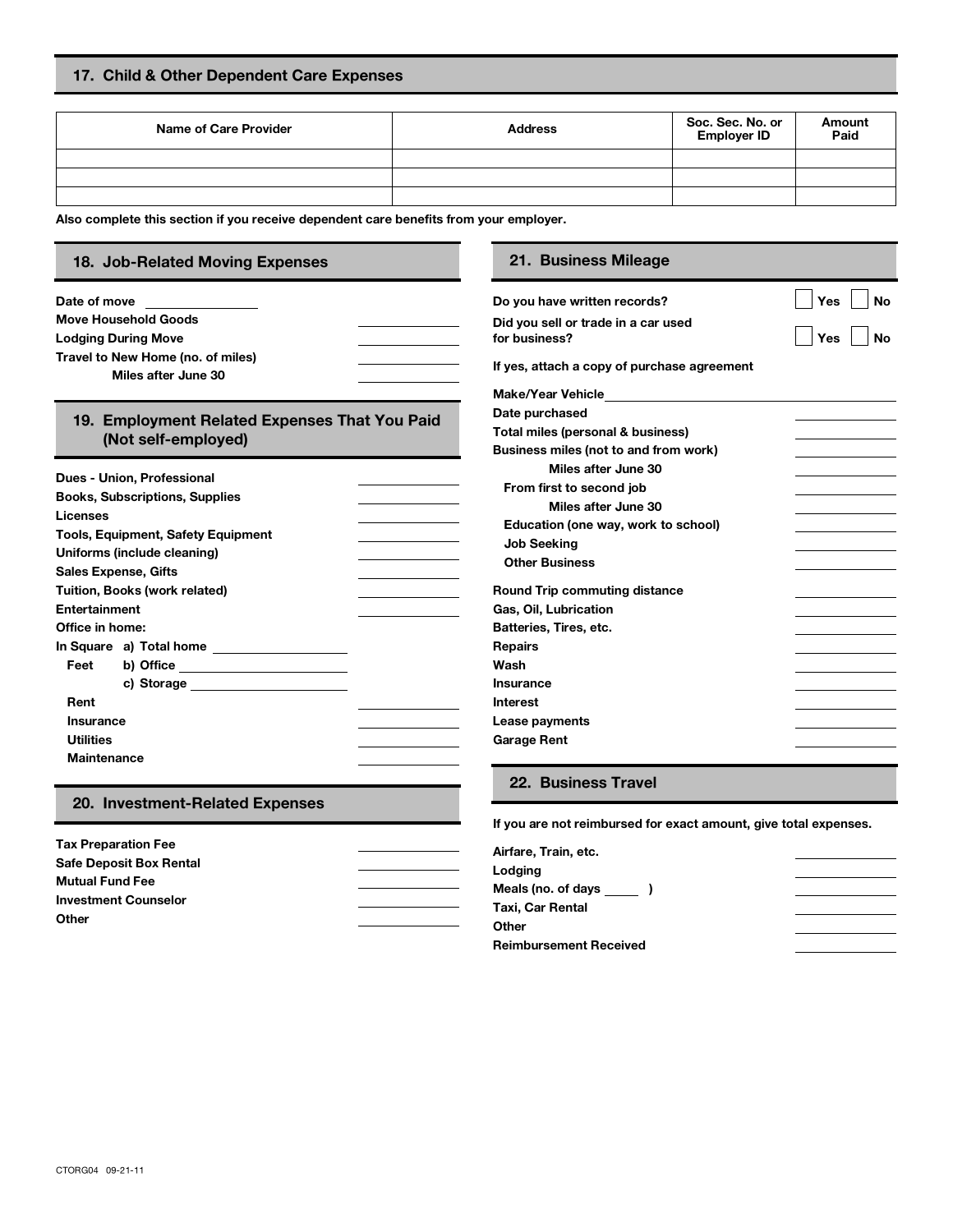### **23. Estimated Tax Paid 24. Other Deductions**

| 23. Estimated Tax Paid                          |                  |                        |              | <b>24. Other Deductions</b>                                                                                                                           |
|-------------------------------------------------|------------------|------------------------|--------------|-------------------------------------------------------------------------------------------------------------------------------------------------------|
| Due Date                                        | <b>Date Paid</b> | Federal                | <b>State</b> | Alimony Paid to<br>Social Security No.<br><b>Student Interest Paid</b><br><b>Health Savings Account Contri</b><br><b>Archer Medical Savings Acct.</b> |
| 25. Education Expenses<br><b>Student's Name</b> |                  | <b>Type of Expense</b> | Amount       | 26. Questions, Comm                                                                                                                                   |

#### **25. Education Expenses**

| <b>Student's Name</b> | <b>Type of Expense</b> | Amount |
|-----------------------|------------------------|--------|
|                       |                        |        |
|                       |                        |        |
|                       |                        |        |
|                       |                        |        |
|                       |                        |        |
|                       |                        |        |

| Social Security No.                               | ж |  |
|---------------------------------------------------|---|--|
| <b>Student Interest Paid</b>                      |   |  |
| <b>Health Savings Account Contributions</b>       |   |  |
| <b>Archer Medical Savings Acct. Contributions</b> | S |  |

**26. Questions, Comments, & Other Information**

| <b>Student's Name</b>         | <b>Type of Expense</b>                                                                                                                                                                                                              | Amount |                                                                  |                                              |                                                  |
|-------------------------------|-------------------------------------------------------------------------------------------------------------------------------------------------------------------------------------------------------------------------------------|--------|------------------------------------------------------------------|----------------------------------------------|--------------------------------------------------|
|                               |                                                                                                                                                                                                                                     |        |                                                                  |                                              |                                                  |
|                               | <u> 1986 - Jan Samuel Barbara, poeta esta</u>                                                                                                                                                                                       |        |                                                                  |                                              |                                                  |
|                               | <u> 1989 - Johann Stoff, amerikansk politiker (</u>                                                                                                                                                                                 |        |                                                                  |                                              |                                                  |
|                               |                                                                                                                                                                                                                                     |        | Residence:                                                       |                                              |                                                  |
|                               |                                                                                                                                                                                                                                     |        | Town ________________________                                    |                                              | County ________________________                  |
|                               |                                                                                                                                                                                                                                     |        | Village _____________________                                    |                                              | <b>School District Community School District</b> |
|                               |                                                                                                                                                                                                                                     |        |                                                                  |                                              |                                                  |
|                               | 27. Direct Deposit of Refund / or Savings Bond Purchases                                                                                                                                                                            |        |                                                                  |                                              |                                                  |
|                               | Would you like to have your refund(s) directly deposited into your account?<br>(The IRS will allow you to deposit your federal tax refund into up to three<br>different accounts. If so, please provide the following information.) |        |                                                                  |                                              | No<br>Yes                                        |
| <b>ACCOUNT 1</b>              |                                                                                                                                                                                                                                     |        |                                                                  |                                              |                                                  |
| Owner of account              |                                                                                                                                                                                                                                     |        |                                                                  | Taxpayer                                     | Joint<br>Spouse                                  |
| Type of account               | <b>Checking</b><br><b>Archer MSA Savings</b>                                                                                                                                                                                        |        | <b>Traditional Savings</b><br><b>Coverdell Education Savings</b> | <b>Traditional IRA</b><br><b>HSA Savings</b> | <b>Roth IRA</b><br><b>SEP IRA</b>                |
| Name of financial institution |                                                                                                                                                                                                                                     |        |                                                                  |                                              |                                                  |
|                               | Financial Institution Routing Transit Number (if known)                                                                                                                                                                             |        |                                                                  |                                              |                                                  |
| Your account number           |                                                                                                                                                                                                                                     |        |                                                                  |                                              |                                                  |
| ACCOLINT 2                    |                                                                                                                                                                                                                                     |        |                                                                  |                                              |                                                  |

**Your account number ACCOUNT 2 Prinancial Institution Routing Transit Number (if known)**<br> **Pour account number<br>
ACCOUNT 2<br>
Owner of account Type of account Checking Checking Traditional Savings Traditional IRA Archer MSA Savings**<br> **Archer MSA Savings**<br> **Archer MSA Savings**<br> **Archer MSA Savings**<br> **Archer MSA Savings**<br> **Archer MSA Savings**<br> **Archer MSA Savings**<br> **ARSA SAVING SEP IRA Name of financial institution Financial Institution Routing Transit Number (if known) Your account number**